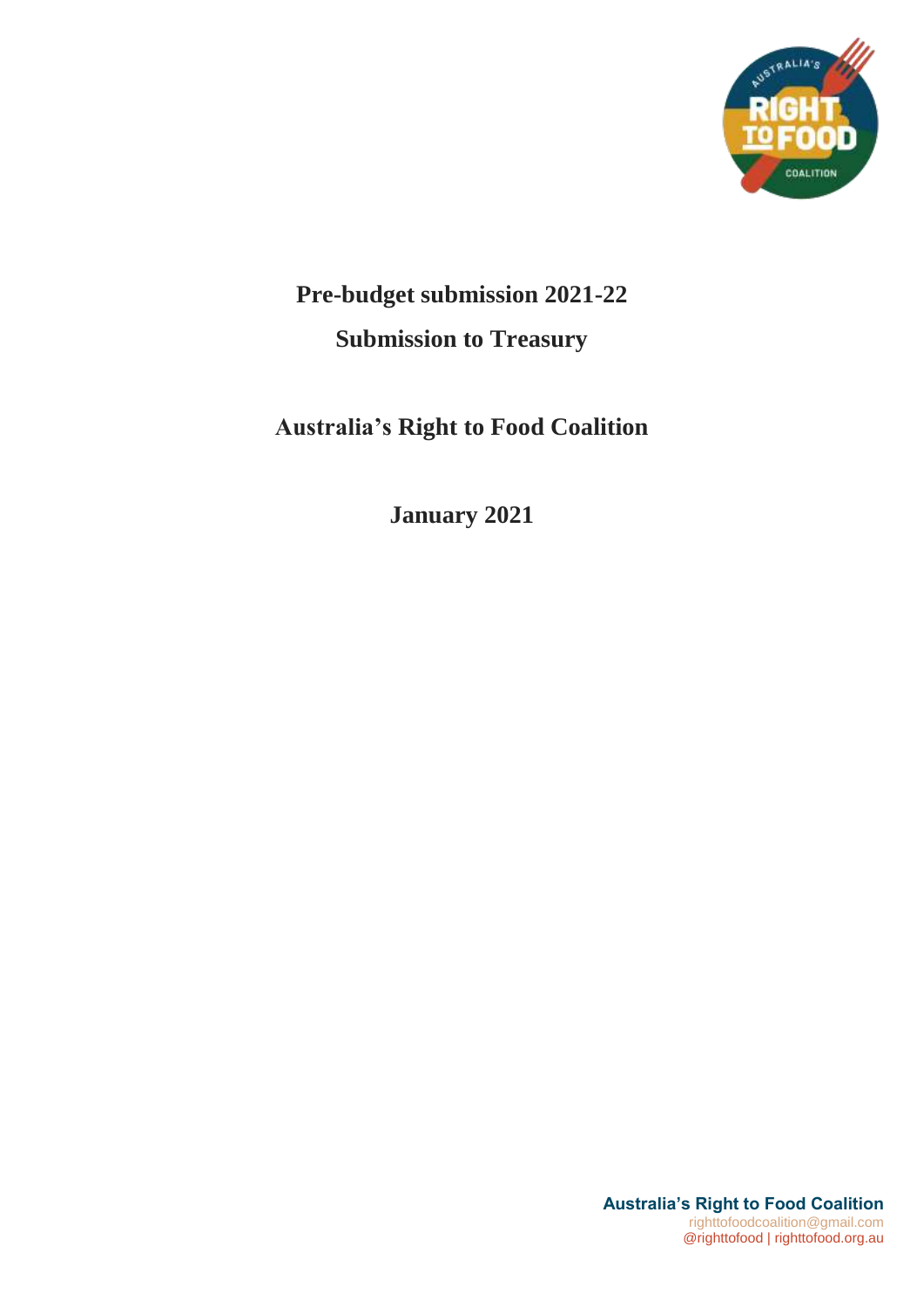# **Australia's Right to Food Coalition**

[Australia's Right to Food Coalition \(ARFC\)](https://righttofood.org.au/) works to improve public policy to ensure the right to food for all Australians.

ARFC is a voluntary organisation comprising health, community and social workers, academics, dieticians, NGOs, community gardeners, and food justice and human rights advocates.

We welcome this opportunity to make a pre-budget submission to the 20221-22 Federal Budget.

#### **Recommendation**

We are writing to support calls from many in the business, government and non-government sectors to permanently raise the rate of welfare payments, in particular the rate of JobSeeker. In addition, we call for those currently ineligible for government support such as international students and asylum seekers to be provided with basic supports to enable them to participate in society.

## **Introduction**

The COVID-19 pandemic has highlighted the inequality of access to one of the most basic of human rights – that is the right to access reliable and nutritious food. Even before the pandemic there were between [1 and 5 million Australians](https://aifs.gov.au/cfca/publications/food-insecurity-australia-what-it-who-experiences-it-and-how-can-child) experiencing food insecurity, and one in five children going to school without breakfast, with serious impacts on both health and educational outcomes. Three quarters of food insecure people skipped meals weekly, missing meals on average 3-4 times a week.

The link between poverty (not having enough resources to meet your basic living needs) and food insecurity (the inability to access food for a healthy and active life) is [well documented](https://dietitiansaustralia.org.au/wp-content/uploads/2016/12/58-3-review-paper.pdf) in Australia. People on [low or uncertain incomes](https://www.ncbi.nlm.nih.gov/pmc/articles/PMC7014009/) are more likely to experience food insecurity as they struggle to keep up with the cost of living and healthy food becomes a discretionary budget item. The (pre-COVID-19) [Foodbank Hunger Report 2019](https://www.foodbank.org.au/hidden-hunger/?state=nsw-act) estimated that up to five million (21%) Australians had been in a situation where they had run out of food and had been able to buy any more in the last year. The reasons for this are tied to poverty, with unexpected bills or housing payments often the immediate reason why an individual goes hungry.

The impacts of diet on [physical](https://www.racgp.org.au/afp/2015/november/food-insecurity-in-australia-implications-for-general-practitioners/#:~:text=Among%20adults%20who%20experience%20food,cardiovascular%20diseases32%20and%20diabetes.) and [mental health,](https://www.sciencedirect.com/science/article/pii/S074937971730243X) both short term and long-term, are also well documented. Poor diets are linked to chronic disease such as diabetes, heart disease and cancers. Poor diet is now overtaking smoking as a risk factor for many of these diseases, yet it is an entirely preventable problem. Serious attention needs to be focused on how to ensure that all Australians can access healthy food now, and into a future where pandemics and climate change will be some of the challenges facing us. Adequate welfare support has a critical role.

Despite 28 years of continual economic growth in Australia, the base rate for jobseekers has remained the same for 25 years. Economists argue that Jobseeker needs to be [boosted by at least](https://theconversation.com/top-economists-want-jobseeker-boosted-by-100-per-week-and-tied-to-wages-150364)  [\\$100 a week.](https://theconversation.com/top-economists-want-jobseeker-boosted-by-100-per-week-and-tied-to-wages-150364) It makes economic sense. Labour market specialist Sue Richardson said "keeping payments so low that people lost dignity and hope and suffered material deprivation hurt not only the people who were unemployed, but also the thousands of children who grew up in their households"

Recent research by Professor Peter Whiteford (ANU) and Professor Jeff Borland (University of Melbourne) presented to the Community Affairs Legislation Committee in 2020 showed that there was [no evidence the increased rate of Jobseeker](https://www.smh.com.au/politics/federal/no-evidence-doubled-jobseeker-was-a-disincentive-to-work-academics-20201125-p56hsg.html) prevented people looking for work. Their report acknowledges the costs of looking for work and that an increased rate may assist. In addition,

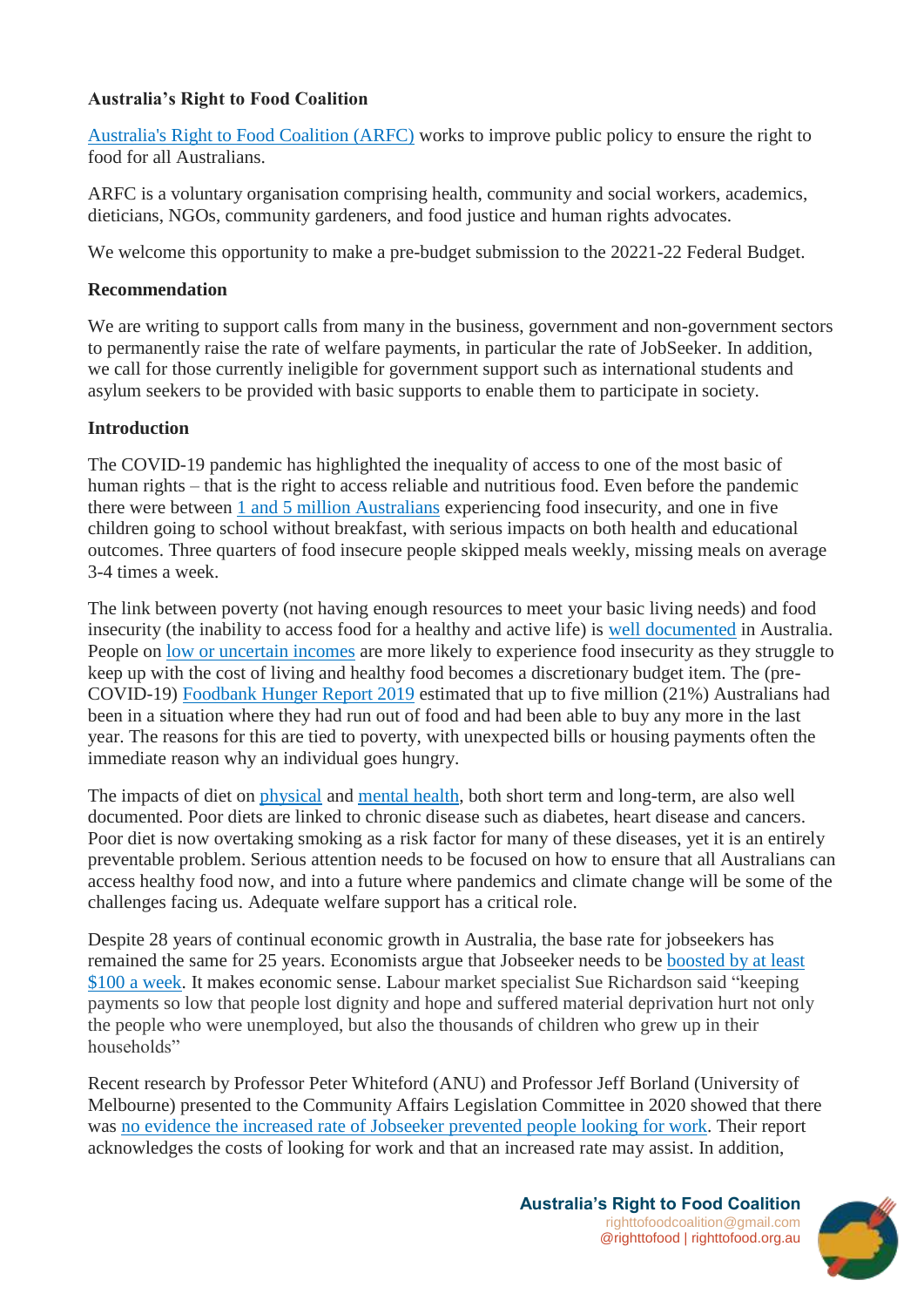during the period between March and September 2020 when the fortnightly job seeker rate was doubled, academics saw the vacancy rate for jobs fall and the ["the proportion of unemployed people](https://theconversation.com/new-finding-boosting-jobseeker-wouldnt-keep-australians-away-from-paid-work-150454)  [who transitioned into employment returned to previous monthly benchmarks".](https://theconversation.com/new-finding-boosting-jobseeker-wouldnt-keep-australians-away-from-paid-work-150454) Both these statistics indicate that an increased rate of JobSeeker did not act as a disincentive for people seeking employment.

Food is often described as the 'elastic part' of the budget – as a lesser priority than paying rent and utility bills. Healthy food - or sometimes any food – is sacrificed to meet other needs, and food purchase can be seen as an immediate indicator of financial stress. The current reliance on charitable emergency food relief providers is simply not an adequate national response to this growing problem.

In the absence of routine data collection about food insecurity, one of the main ways to understand the extent of the problem is through emergency food relief (EFR) services. The major disruptions caused by the COVID-19 pandemic were quickly reflected in a massive increase in demand reported by EFR providers. By April 2020, it was reported on the [ABC](https://www.abc.net.au/news/2020-03-18/coronavirus-bushfires-creating-perfect-storm-for-charities/12062530) that demand for food relief had doubled; just as many of these charities found themselves vulnerable to the pandemic, with their reliance on older volunteers and need for social isolation. In addition, one in five charities had closed their EFR programs and supplies of donated food were often reduced. Foodshare in Shepparton (VIC), which supports 100 local food programs reported at one stage receiving only 10kg compared to the usual 300kg delivery.

Panic buying in the early stages of the COVID-19 pandemic created further problems for those without the resources to stock up on staples. Rural and remote communities were especially hard hit, with price rises on top of already high prices for staple and fresh foods, and compounded by the loss of income in the agricultural and tourism industries.

[Foodbank](https://www.foodbank.org.au/wp-content/uploads/2020/10/FB-HR20.pdf) reported that almost one third of people seeking assistance had never been in this position before. They also found that the percentage of those seeking help at least once a week increased from 15% in 2019 to 31% in 2020.

Similarly, before the COVID-19 pandemic, 30% of food insecure people were going a whole day with no food at least once a week; this rose to 43% during pandemic. The following quote highlights the lived experience of food insecurity, with its profound but often hidden impact:

*'I was showing up to services with no fuel in my tank, yet expected to be clear thinking and rational. Nobody thought to ask when was the last time I ate – it made life almost impossible. I was attempting to make life decisions with no sugar in my blood and an incredibly light head'* [\(Parity](https://righttofood.org.au/wp-content/uploads/2020/07/Parity-magazine-special-edition.pdf)  [Magazine, March 2016 edition\)](https://righttofood.org.au/wp-content/uploads/2020/07/Parity-magazine-special-edition.pdf).

Groups that have been particularly hard hit during the COVID-19 pandemic include [international](https://www.theguardian.com/australia-news/2020/oct/12/australian-food-banks-report-huge-surge-in-demand-during-covid-pandemic)  [students and asylum seekers,](https://www.theguardian.com/australia-news/2020/oct/12/australian-food-banks-report-huge-surge-in-demand-during-covid-pandemic) who were deemed ineligible for government support, and young people, many of whom were employed in casual jobs and in the gig economy and suffered loss of income. Some estimates showed that 65% of young people were going hungry at least once a week.

However, in the midst of this increased demand, the welcome supplements to JobSeeker payments introduced by the government in response to the COVID-19 pandemic have also acted in some ways as a 'natural experiment'. Food justice advocates have long argued that poor diets are influenced more by economic resources than by personal choice; A recent [ACOSS survey](https://antipovertyweek.org.au/2020/06/acoss-surveys-confirm-coronavirus-supplement-relieving-poverty/) found 93% of welfare recipients were now able to eat fresh fruit and vegetables, and 83% reported that they could now eat regularly, and more healthily.